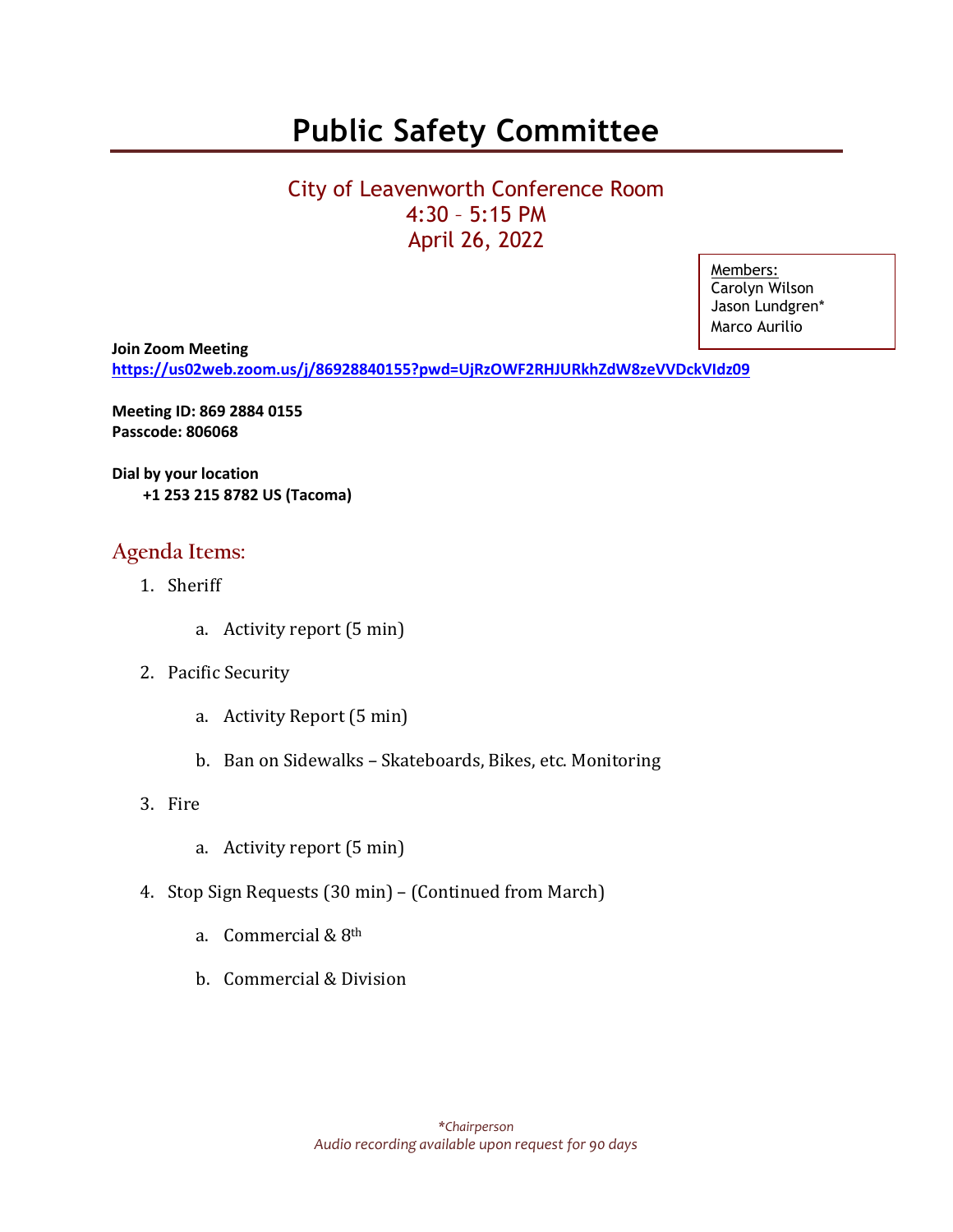

# Chelan County Sheriff Office

**March 2022**

## **Leavenworth Monthly Report**

### **Offenses by Location LV**

#### **Citations Issued by Location LV**

| <b>ALAR</b><br>4<br>Alarm<br>FL RENEW EXPIRED REG<=2MONTH<br>2<br>46.16A.030.5.L<br><b>BOMB</b><br>4<br>Bomb Threat or Attack<br>NVOL with ID or Expired<br>1<br>46.20.015<br><b>BUNF</b><br>Burglary, Non-res, Forcibl Ent<br>1<br>5<br>NO PROOF OF LIABILITY INS<br>46.30.020<br><b>CITA</b><br>Citizen Assist<br>8<br>SPEED IN SCHOOL ZONE<br>46.61.440<br>1<br>Civil<br>$\mathbf 2$<br><b>CIVL</b><br>WHEELS OFF RDWAY<br>46.61.670<br>1<br>3<br><b>DCON</b><br><b>Disorderly Conduct</b><br><b>HARR</b><br>3<br>Harassment<br><b>Total Violations: 10</b><br>3<br><b>JUVP</b><br>Juvenile Problem<br><b>MISP</b><br>1<br><b>Missing Person</b><br>4<br><b>MLNC</b><br>Mal Mischief Not Classified<br><b>MVAN</b><br>4<br>Motor Vehicle Accident Non Inj<br><b>MVHR</b><br>$\mathbf 2$<br>Motor-Vehicle Acc, Hit and Run<br>Not Classified<br>$\overline{2}$<br><b>NC</b><br>3<br><b>NOIS</b><br>Noise Violation<br>1<br><b>OTHE</b><br>All Other Reportable Offenses<br>5<br><b>PRFO</b><br>Property, Found<br><b>PRNC</b><br>Property, Not Classified<br>1<br><b>SCAM</b><br>1<br>Scam<br>$\mathbf 2$<br><b>SONC</b><br>Sex Offense, Not Classified<br>$\overline{\mathbf{2}}$<br><b>SUSP</b><br><b>Suspicious Circumstances</b><br>5<br><b>Traffic Offense</b><br><b>TOFF</b><br><b>TPNC</b><br>Theft, Not Classified<br>1<br><b>TPOT</b><br>Theft, Property, Other<br>1<br>5<br><b>TRES</b><br>Trespass<br>$\mathbf 2$<br><b>VEDS</b><br>Verbal Dispute<br>$\mathbf 2$<br><b>VHPR</b><br>Vehicle Prowl - No Theft<br>$\overline{2}$<br><b>VICO</b><br>Violation No Contact Order<br>1<br><b>WAR</b><br><b>Warrant Service</b><br><b>WELF</b><br><b>Welfare Check</b><br>16<br><b>Total Offenses</b><br>93<br><b>Arrests by Location</b><br>LV<br><b>CRIM</b> Criminal Arrest Entry<br>DWLS 3RD<br>46.20.342.1C<br>1<br><b>DUI</b><br>46.61.502<br>1<br>Subtotal 2<br><b>FELO Felony Warrantless</b><br>9A.56.040<br>THEFT 2ND<br>1<br>9A.56.160<br>POSS STOLEN PROPERTY<br>1<br><b>TRAFF STOLEN PROPERTY</b> | <b>AGAS</b> | <b>Agency Assist</b> | $\mathbf{2}$ |  |  |  |  |
|----------------------------------------------------------------------------------------------------------------------------------------------------------------------------------------------------------------------------------------------------------------------------------------------------------------------------------------------------------------------------------------------------------------------------------------------------------------------------------------------------------------------------------------------------------------------------------------------------------------------------------------------------------------------------------------------------------------------------------------------------------------------------------------------------------------------------------------------------------------------------------------------------------------------------------------------------------------------------------------------------------------------------------------------------------------------------------------------------------------------------------------------------------------------------------------------------------------------------------------------------------------------------------------------------------------------------------------------------------------------------------------------------------------------------------------------------------------------------------------------------------------------------------------------------------------------------------------------------------------------------------------------------------------------------------------------------------------------------------------------------------------------------------------------------------------------------------------------------------------------------------------------------------------------------------------------------------------------------------------------------------------------|-------------|----------------------|--------------|--|--|--|--|
|                                                                                                                                                                                                                                                                                                                                                                                                                                                                                                                                                                                                                                                                                                                                                                                                                                                                                                                                                                                                                                                                                                                                                                                                                                                                                                                                                                                                                                                                                                                                                                                                                                                                                                                                                                                                                                                                                                                                                                                                                      |             |                      |              |  |  |  |  |
|                                                                                                                                                                                                                                                                                                                                                                                                                                                                                                                                                                                                                                                                                                                                                                                                                                                                                                                                                                                                                                                                                                                                                                                                                                                                                                                                                                                                                                                                                                                                                                                                                                                                                                                                                                                                                                                                                                                                                                                                                      |             |                      |              |  |  |  |  |
|                                                                                                                                                                                                                                                                                                                                                                                                                                                                                                                                                                                                                                                                                                                                                                                                                                                                                                                                                                                                                                                                                                                                                                                                                                                                                                                                                                                                                                                                                                                                                                                                                                                                                                                                                                                                                                                                                                                                                                                                                      |             |                      |              |  |  |  |  |
|                                                                                                                                                                                                                                                                                                                                                                                                                                                                                                                                                                                                                                                                                                                                                                                                                                                                                                                                                                                                                                                                                                                                                                                                                                                                                                                                                                                                                                                                                                                                                                                                                                                                                                                                                                                                                                                                                                                                                                                                                      |             |                      |              |  |  |  |  |
|                                                                                                                                                                                                                                                                                                                                                                                                                                                                                                                                                                                                                                                                                                                                                                                                                                                                                                                                                                                                                                                                                                                                                                                                                                                                                                                                                                                                                                                                                                                                                                                                                                                                                                                                                                                                                                                                                                                                                                                                                      |             |                      |              |  |  |  |  |
|                                                                                                                                                                                                                                                                                                                                                                                                                                                                                                                                                                                                                                                                                                                                                                                                                                                                                                                                                                                                                                                                                                                                                                                                                                                                                                                                                                                                                                                                                                                                                                                                                                                                                                                                                                                                                                                                                                                                                                                                                      |             |                      |              |  |  |  |  |
|                                                                                                                                                                                                                                                                                                                                                                                                                                                                                                                                                                                                                                                                                                                                                                                                                                                                                                                                                                                                                                                                                                                                                                                                                                                                                                                                                                                                                                                                                                                                                                                                                                                                                                                                                                                                                                                                                                                                                                                                                      |             |                      |              |  |  |  |  |
|                                                                                                                                                                                                                                                                                                                                                                                                                                                                                                                                                                                                                                                                                                                                                                                                                                                                                                                                                                                                                                                                                                                                                                                                                                                                                                                                                                                                                                                                                                                                                                                                                                                                                                                                                                                                                                                                                                                                                                                                                      |             |                      |              |  |  |  |  |
|                                                                                                                                                                                                                                                                                                                                                                                                                                                                                                                                                                                                                                                                                                                                                                                                                                                                                                                                                                                                                                                                                                                                                                                                                                                                                                                                                                                                                                                                                                                                                                                                                                                                                                                                                                                                                                                                                                                                                                                                                      |             |                      |              |  |  |  |  |
|                                                                                                                                                                                                                                                                                                                                                                                                                                                                                                                                                                                                                                                                                                                                                                                                                                                                                                                                                                                                                                                                                                                                                                                                                                                                                                                                                                                                                                                                                                                                                                                                                                                                                                                                                                                                                                                                                                                                                                                                                      |             |                      |              |  |  |  |  |
|                                                                                                                                                                                                                                                                                                                                                                                                                                                                                                                                                                                                                                                                                                                                                                                                                                                                                                                                                                                                                                                                                                                                                                                                                                                                                                                                                                                                                                                                                                                                                                                                                                                                                                                                                                                                                                                                                                                                                                                                                      |             |                      |              |  |  |  |  |
|                                                                                                                                                                                                                                                                                                                                                                                                                                                                                                                                                                                                                                                                                                                                                                                                                                                                                                                                                                                                                                                                                                                                                                                                                                                                                                                                                                                                                                                                                                                                                                                                                                                                                                                                                                                                                                                                                                                                                                                                                      |             |                      |              |  |  |  |  |
|                                                                                                                                                                                                                                                                                                                                                                                                                                                                                                                                                                                                                                                                                                                                                                                                                                                                                                                                                                                                                                                                                                                                                                                                                                                                                                                                                                                                                                                                                                                                                                                                                                                                                                                                                                                                                                                                                                                                                                                                                      |             |                      |              |  |  |  |  |
|                                                                                                                                                                                                                                                                                                                                                                                                                                                                                                                                                                                                                                                                                                                                                                                                                                                                                                                                                                                                                                                                                                                                                                                                                                                                                                                                                                                                                                                                                                                                                                                                                                                                                                                                                                                                                                                                                                                                                                                                                      |             |                      |              |  |  |  |  |
|                                                                                                                                                                                                                                                                                                                                                                                                                                                                                                                                                                                                                                                                                                                                                                                                                                                                                                                                                                                                                                                                                                                                                                                                                                                                                                                                                                                                                                                                                                                                                                                                                                                                                                                                                                                                                                                                                                                                                                                                                      |             |                      |              |  |  |  |  |
|                                                                                                                                                                                                                                                                                                                                                                                                                                                                                                                                                                                                                                                                                                                                                                                                                                                                                                                                                                                                                                                                                                                                                                                                                                                                                                                                                                                                                                                                                                                                                                                                                                                                                                                                                                                                                                                                                                                                                                                                                      |             |                      |              |  |  |  |  |
|                                                                                                                                                                                                                                                                                                                                                                                                                                                                                                                                                                                                                                                                                                                                                                                                                                                                                                                                                                                                                                                                                                                                                                                                                                                                                                                                                                                                                                                                                                                                                                                                                                                                                                                                                                                                                                                                                                                                                                                                                      |             |                      |              |  |  |  |  |
|                                                                                                                                                                                                                                                                                                                                                                                                                                                                                                                                                                                                                                                                                                                                                                                                                                                                                                                                                                                                                                                                                                                                                                                                                                                                                                                                                                                                                                                                                                                                                                                                                                                                                                                                                                                                                                                                                                                                                                                                                      |             |                      |              |  |  |  |  |
|                                                                                                                                                                                                                                                                                                                                                                                                                                                                                                                                                                                                                                                                                                                                                                                                                                                                                                                                                                                                                                                                                                                                                                                                                                                                                                                                                                                                                                                                                                                                                                                                                                                                                                                                                                                                                                                                                                                                                                                                                      |             |                      |              |  |  |  |  |
|                                                                                                                                                                                                                                                                                                                                                                                                                                                                                                                                                                                                                                                                                                                                                                                                                                                                                                                                                                                                                                                                                                                                                                                                                                                                                                                                                                                                                                                                                                                                                                                                                                                                                                                                                                                                                                                                                                                                                                                                                      |             |                      |              |  |  |  |  |
|                                                                                                                                                                                                                                                                                                                                                                                                                                                                                                                                                                                                                                                                                                                                                                                                                                                                                                                                                                                                                                                                                                                                                                                                                                                                                                                                                                                                                                                                                                                                                                                                                                                                                                                                                                                                                                                                                                                                                                                                                      |             |                      |              |  |  |  |  |
|                                                                                                                                                                                                                                                                                                                                                                                                                                                                                                                                                                                                                                                                                                                                                                                                                                                                                                                                                                                                                                                                                                                                                                                                                                                                                                                                                                                                                                                                                                                                                                                                                                                                                                                                                                                                                                                                                                                                                                                                                      |             |                      |              |  |  |  |  |
|                                                                                                                                                                                                                                                                                                                                                                                                                                                                                                                                                                                                                                                                                                                                                                                                                                                                                                                                                                                                                                                                                                                                                                                                                                                                                                                                                                                                                                                                                                                                                                                                                                                                                                                                                                                                                                                                                                                                                                                                                      |             |                      |              |  |  |  |  |
|                                                                                                                                                                                                                                                                                                                                                                                                                                                                                                                                                                                                                                                                                                                                                                                                                                                                                                                                                                                                                                                                                                                                                                                                                                                                                                                                                                                                                                                                                                                                                                                                                                                                                                                                                                                                                                                                                                                                                                                                                      |             |                      |              |  |  |  |  |
|                                                                                                                                                                                                                                                                                                                                                                                                                                                                                                                                                                                                                                                                                                                                                                                                                                                                                                                                                                                                                                                                                                                                                                                                                                                                                                                                                                                                                                                                                                                                                                                                                                                                                                                                                                                                                                                                                                                                                                                                                      |             |                      |              |  |  |  |  |
|                                                                                                                                                                                                                                                                                                                                                                                                                                                                                                                                                                                                                                                                                                                                                                                                                                                                                                                                                                                                                                                                                                                                                                                                                                                                                                                                                                                                                                                                                                                                                                                                                                                                                                                                                                                                                                                                                                                                                                                                                      |             |                      |              |  |  |  |  |
|                                                                                                                                                                                                                                                                                                                                                                                                                                                                                                                                                                                                                                                                                                                                                                                                                                                                                                                                                                                                                                                                                                                                                                                                                                                                                                                                                                                                                                                                                                                                                                                                                                                                                                                                                                                                                                                                                                                                                                                                                      |             |                      |              |  |  |  |  |
|                                                                                                                                                                                                                                                                                                                                                                                                                                                                                                                                                                                                                                                                                                                                                                                                                                                                                                                                                                                                                                                                                                                                                                                                                                                                                                                                                                                                                                                                                                                                                                                                                                                                                                                                                                                                                                                                                                                                                                                                                      |             |                      |              |  |  |  |  |
|                                                                                                                                                                                                                                                                                                                                                                                                                                                                                                                                                                                                                                                                                                                                                                                                                                                                                                                                                                                                                                                                                                                                                                                                                                                                                                                                                                                                                                                                                                                                                                                                                                                                                                                                                                                                                                                                                                                                                                                                                      |             |                      |              |  |  |  |  |
|                                                                                                                                                                                                                                                                                                                                                                                                                                                                                                                                                                                                                                                                                                                                                                                                                                                                                                                                                                                                                                                                                                                                                                                                                                                                                                                                                                                                                                                                                                                                                                                                                                                                                                                                                                                                                                                                                                                                                                                                                      |             |                      |              |  |  |  |  |
|                                                                                                                                                                                                                                                                                                                                                                                                                                                                                                                                                                                                                                                                                                                                                                                                                                                                                                                                                                                                                                                                                                                                                                                                                                                                                                                                                                                                                                                                                                                                                                                                                                                                                                                                                                                                                                                                                                                                                                                                                      |             |                      |              |  |  |  |  |
|                                                                                                                                                                                                                                                                                                                                                                                                                                                                                                                                                                                                                                                                                                                                                                                                                                                                                                                                                                                                                                                                                                                                                                                                                                                                                                                                                                                                                                                                                                                                                                                                                                                                                                                                                                                                                                                                                                                                                                                                                      |             |                      |              |  |  |  |  |
|                                                                                                                                                                                                                                                                                                                                                                                                                                                                                                                                                                                                                                                                                                                                                                                                                                                                                                                                                                                                                                                                                                                                                                                                                                                                                                                                                                                                                                                                                                                                                                                                                                                                                                                                                                                                                                                                                                                                                                                                                      |             |                      |              |  |  |  |  |
|                                                                                                                                                                                                                                                                                                                                                                                                                                                                                                                                                                                                                                                                                                                                                                                                                                                                                                                                                                                                                                                                                                                                                                                                                                                                                                                                                                                                                                                                                                                                                                                                                                                                                                                                                                                                                                                                                                                                                                                                                      |             |                      |              |  |  |  |  |
|                                                                                                                                                                                                                                                                                                                                                                                                                                                                                                                                                                                                                                                                                                                                                                                                                                                                                                                                                                                                                                                                                                                                                                                                                                                                                                                                                                                                                                                                                                                                                                                                                                                                                                                                                                                                                                                                                                                                                                                                                      |             |                      |              |  |  |  |  |
|                                                                                                                                                                                                                                                                                                                                                                                                                                                                                                                                                                                                                                                                                                                                                                                                                                                                                                                                                                                                                                                                                                                                                                                                                                                                                                                                                                                                                                                                                                                                                                                                                                                                                                                                                                                                                                                                                                                                                                                                                      |             |                      |              |  |  |  |  |
|                                                                                                                                                                                                                                                                                                                                                                                                                                                                                                                                                                                                                                                                                                                                                                                                                                                                                                                                                                                                                                                                                                                                                                                                                                                                                                                                                                                                                                                                                                                                                                                                                                                                                                                                                                                                                                                                                                                                                                                                                      |             |                      |              |  |  |  |  |
|                                                                                                                                                                                                                                                                                                                                                                                                                                                                                                                                                                                                                                                                                                                                                                                                                                                                                                                                                                                                                                                                                                                                                                                                                                                                                                                                                                                                                                                                                                                                                                                                                                                                                                                                                                                                                                                                                                                                                                                                                      |             |                      |              |  |  |  |  |
|                                                                                                                                                                                                                                                                                                                                                                                                                                                                                                                                                                                                                                                                                                                                                                                                                                                                                                                                                                                                                                                                                                                                                                                                                                                                                                                                                                                                                                                                                                                                                                                                                                                                                                                                                                                                                                                                                                                                                                                                                      |             |                      |              |  |  |  |  |
|                                                                                                                                                                                                                                                                                                                                                                                                                                                                                                                                                                                                                                                                                                                                                                                                                                                                                                                                                                                                                                                                                                                                                                                                                                                                                                                                                                                                                                                                                                                                                                                                                                                                                                                                                                                                                                                                                                                                                                                                                      |             | 9A.82.050            |              |  |  |  |  |
| Subtotal 3                                                                                                                                                                                                                                                                                                                                                                                                                                                                                                                                                                                                                                                                                                                                                                                                                                                                                                                                                                                                                                                                                                                                                                                                                                                                                                                                                                                                                                                                                                                                                                                                                                                                                                                                                                                                                                                                                                                                                                                                           |             |                      |              |  |  |  |  |
| TOTAL 5                                                                                                                                                                                                                                                                                                                                                                                                                                                                                                                                                                                                                                                                                                                                                                                                                                                                                                                                                                                                                                                                                                                                                                                                                                                                                                                                                                                                                                                                                                                                                                                                                                                                                                                                                                                                                                                                                                                                                                                                              |             |                      |              |  |  |  |  |

If CRIM, FELO or JUV do not appear on Screen there are no arrests for this month.